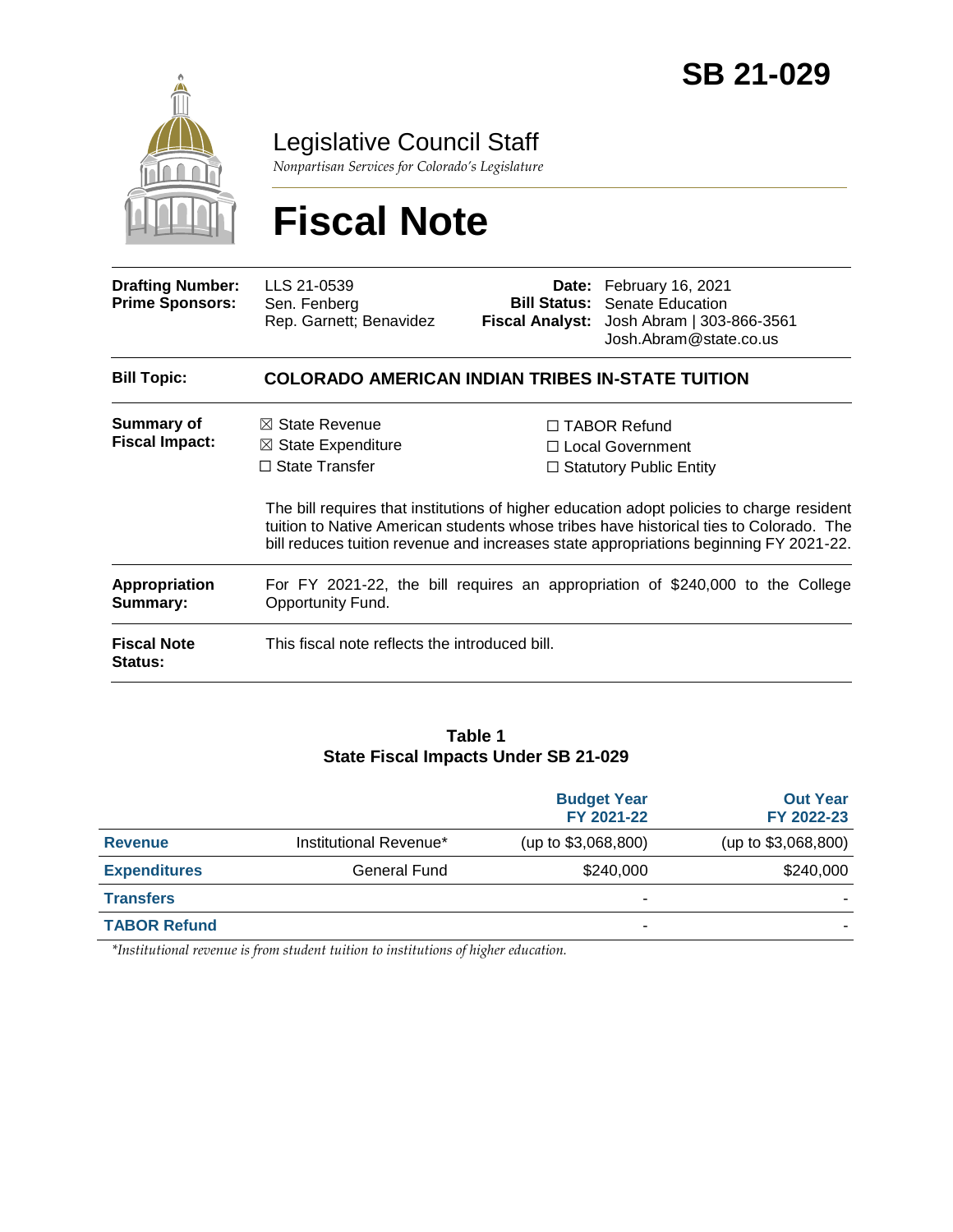Page 2

## February 16, 2021 **SB 21-029**

#### **Summary of Legislation**

Beginning with the 2021-22 academic year, this bill requires that institutions of higher education adopt policies to charge in-state tuition to any Native American student who is a registered member of a federally recognized American Indian tribe with historical ties to Colorado. Students classified for resident tuition may not be counted as a resident for other purposes, but are eligible for participation in the College Opportunity Fund (COF), and may be eligible for certain financial aid. The bill applies to all state institutions of higher education except Fort Lewis College, which already provides free tuition for any Native American.

#### **Background**

According to the Colorado Commission on Indian Affairs and History Colorado, 48 federally recognized American Indian tribes have historical ties to Colorado. Almost every state-supported institution of higher education enrolls Native American students who are residents of other states and pay non-resident tuition in Colorado. The Department of Higher Education estimates that between 2016 and 2020, an average of 200 nonresident students self-identify as Native American. It is unknown how many of these students are also members of tribes with historical ties to Colorado.

#### **State Revenue**

The bill both increases and decreases tuition revenue for institutions of higher education. The bill decreases revenue from tuition by reclassifying current nonresident students as resident students, and reducing the amount of tuition those students will be required to pay. The bill increases revenue from tuition for each new Native American student who chooses to enroll in Colorado's higher education system who would not have otherwise chosen to do so. State tuition revenue to institutions of higher education is exempt from TABOR.

**Tuition decrease.** The bill reduces revenue from tuition for state institutions of higher education by up to \$3.0 million beginning with the 2021-22 academic year. Nonresident students in Colorado pay a tuition rate higher than the amount charged to residents; reclassifying these students as residents reduces tuition revenue by the difference between the two rates. For the 2020-21 academic year, the average tuition for a full time resident student at a four year school is \$8,884, and the average nonresident student tuition is \$24,288, for a tuition difference of \$15,344. If 200 native students system wide are reclassified from nonresident to resident, the average loss in tuition revenue is \$3,068,800.

**Tuition increase.** The reduction in tuition revenue will be partially offset by increased tuition revenue for each new student who, as a result of a reduced price, chooses to enroll in a Colorado school. Since the decision to attend higher education cannot be predicted based only on cost, no estimate is provided for the number of students likely to choose Colorado as a result of the bill.